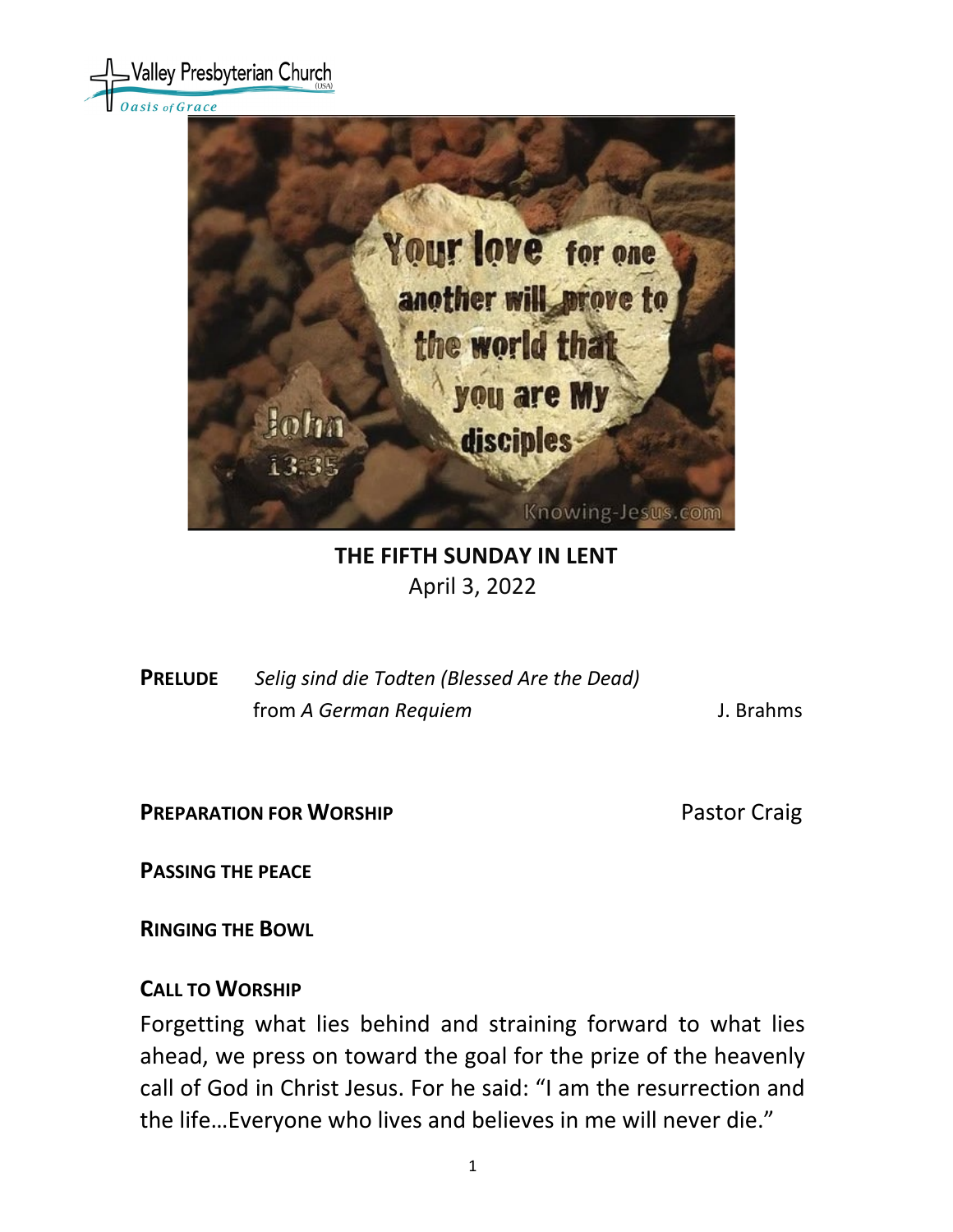

## **CALL TO PRAYER**

Whoever serves me must follow me, says the Lord, and where I am there will my servant be also.

## **UNISON PRAYER OF CONFESSION**

**Almighty God, Redeemer of all who trust in you, in our weakness we have failed to be messengers of forgiveness and hope. Deliver us from the bondage of human sin, that we may serve you in perfect freedom, and rejoice in your unfailing love. Renew us by your Holy Spirit, that we may follow your commands, proclaiming your command of love. Breathe upon us the power of the Holy Spirit, that we may be raised to new life in Christ, serving you in holiness and righteousness all our days.**

*(Silent prayer)* Amen

# **POURING OUT THE WATERS/ ASSURANCE OF PARDON**

As Jesus described to Nicodemus, "For God so loved the world, God sent God's only begotten Son, that whosoever believes in him shall not perish but have everlasting life." Brothers and Sisters, believe the good news of the Gospel: In Jesus Christ, we are forgiven!

## **KYRIE** 551

Lord, have mercy, Christ, have mercy; Lord, have mercy upon us. Lord, have mercy; Christ, have mercy; Lord, have mercy upon us. Amen, Amen.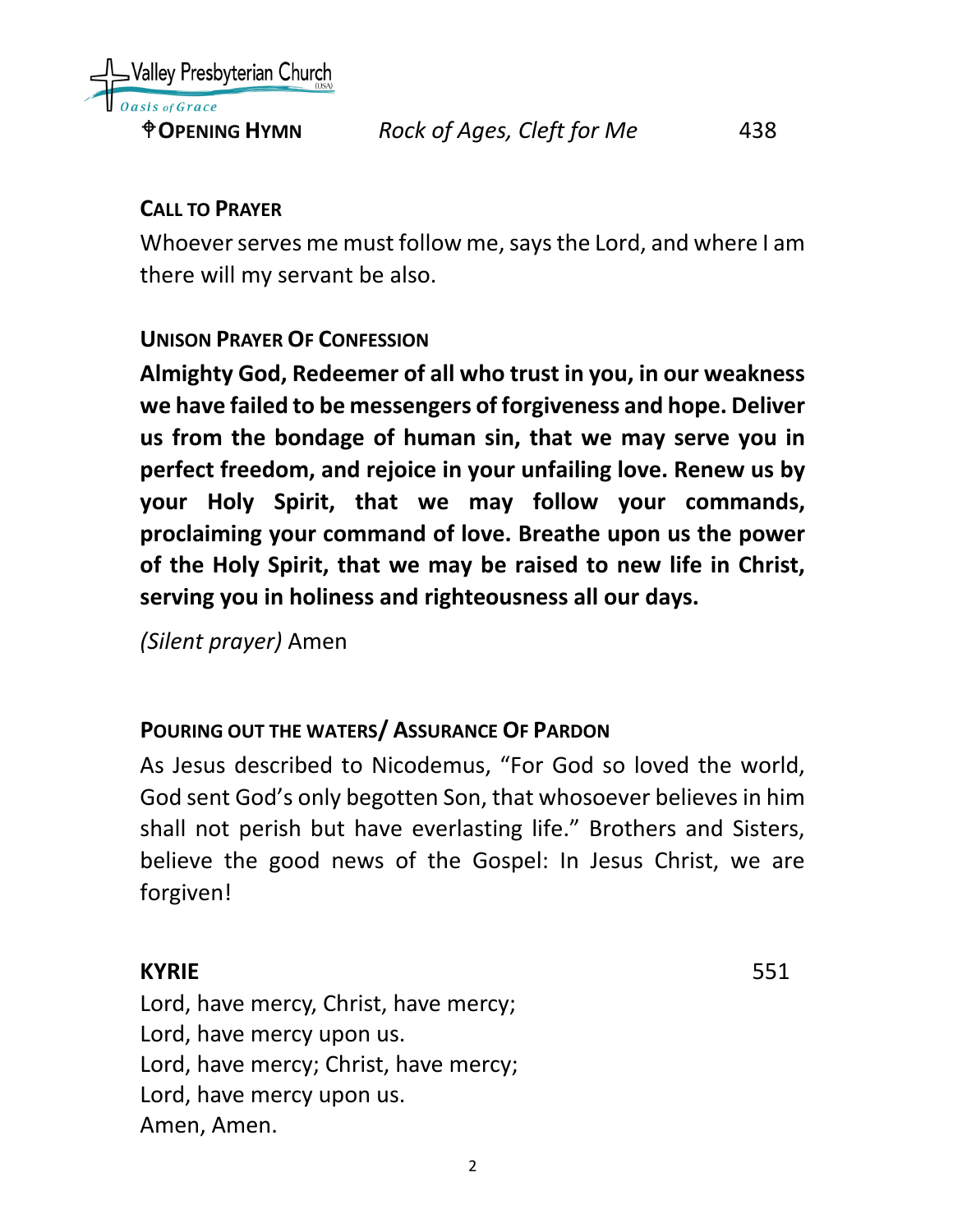Valley Presbyterian Church

**ANTHEM** *Hymn of Devotion* M. McDonald Robert Marshall, Cello

Where you go I will go; where you stay, there I will stay.

Your people will be my people, and your God will be my God!

Where you go there I will go, where you stay there, I will surely stay.

Where you die, there I will surely die; where you lie, there I will lie.

**PASTORAL PRAYER AND LORD'S PRAYER** 35

**Our Father who art in heaven, hallowed be thy name. Thy kingdom come, thy will be done, on earth as it is in heaven. Give us this day our daily bread; and forgive us our sins, as we forgive those who sin against us; and lead us not into temptation but deliver us from evil. For thine is the kingdom and the power and the glory, forever. Amen.**  (CHORAL RESPONSE)

## **CHILDREN'S TIME**

**SCRIPTURE** Luke 13: 31-35

At that time some Pharisees came to Jesus and said to him, "Leave this place and go somewhere else. Herod wants to kill you."

He replied, "Go tell that fox, 'I will drive out demons and heal people today and tomorrow, and on the third day I will reach my goal.' In any case, I must keep going today and tomorrow and the next day—for surely no prophet can die outside Jerusalem!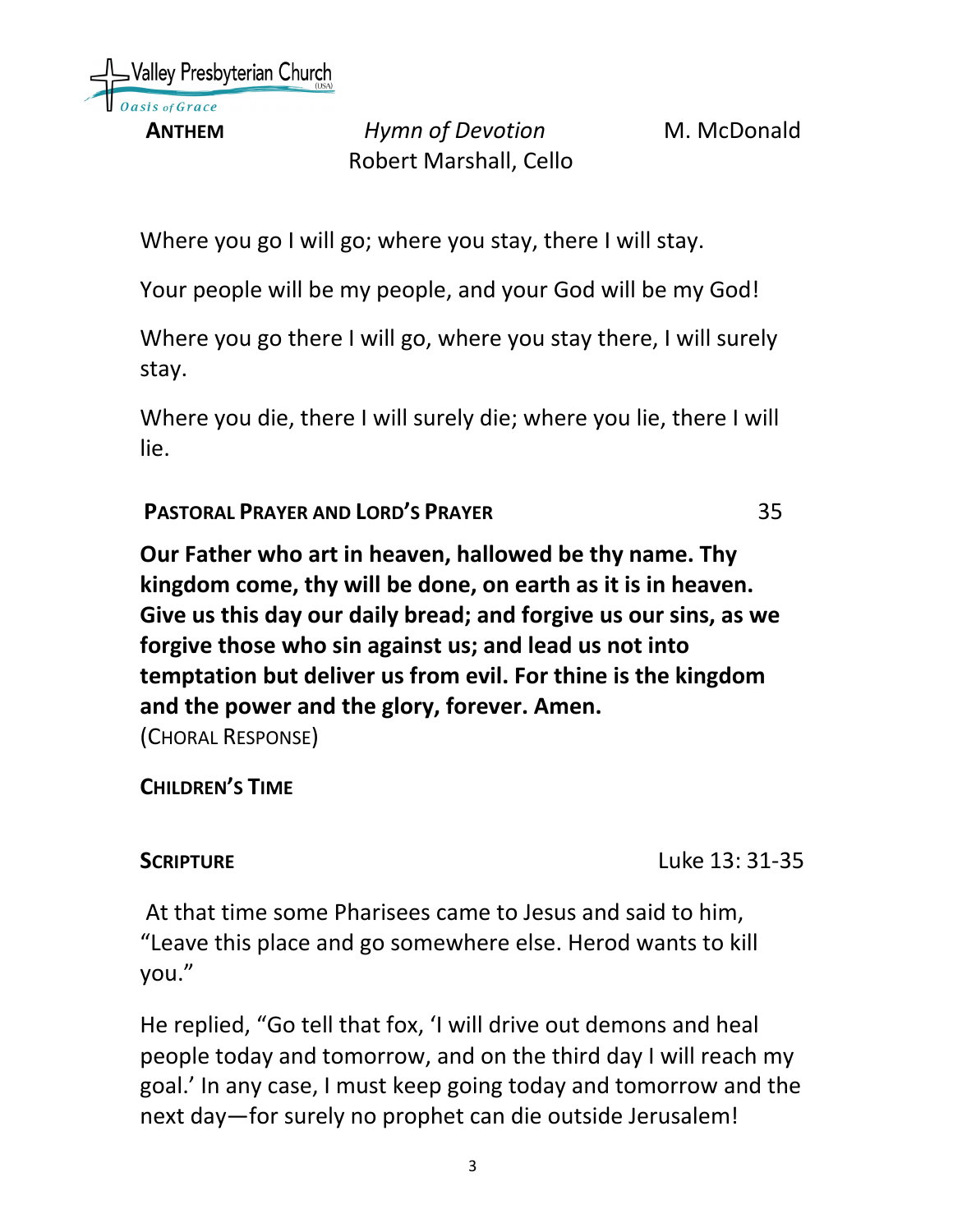SValley Presbyterian Church

# asis of Grace

"O Jerusalem, Jerusalem, you who kill the prophets and stone those sent to you, how often I have longed to gather your children together, as a hen gathers her chicks under her wings, but you were not willing. Look, your house is left to you desolate. I tell you; you will not see me again until you say, 'Blessed is he who comes in the name of the Lord.' "

John 13: 33-35

"My children, I will be with you only a little longer. You will look for me, and just as I told the Jews, so I tell you now: Where I am going, you cannot come.

"A new command I give you: Love one another. As I have loved you, so you must love one another. By this everyone will know that you are my disciples, if you love one another."

# **SERMON "**COURAGE TO LOVE "

**AFFIRMATION OF FAITH** Apostle's Creed 35

I believe in God, the Father almighty, maker of heaven and earth. And in Jesus Christ, his only Son, our Lord, who was conceived by the Holy Ghost, born of the Virgin Mary, suffered under Pontius Pilate, was crucified, died, and buried; he descended into hell. The third day he rose again from the dead. He ascended into heaven and sitteth at the right hand of God the Father Almighty from thence he shall come to judge the quick and the dead. I believe in the Holy Ghost, the holy catholic church, the communion of saints, the forgiveness of sins, the resurrection of the body, and the life everlasting. Amen.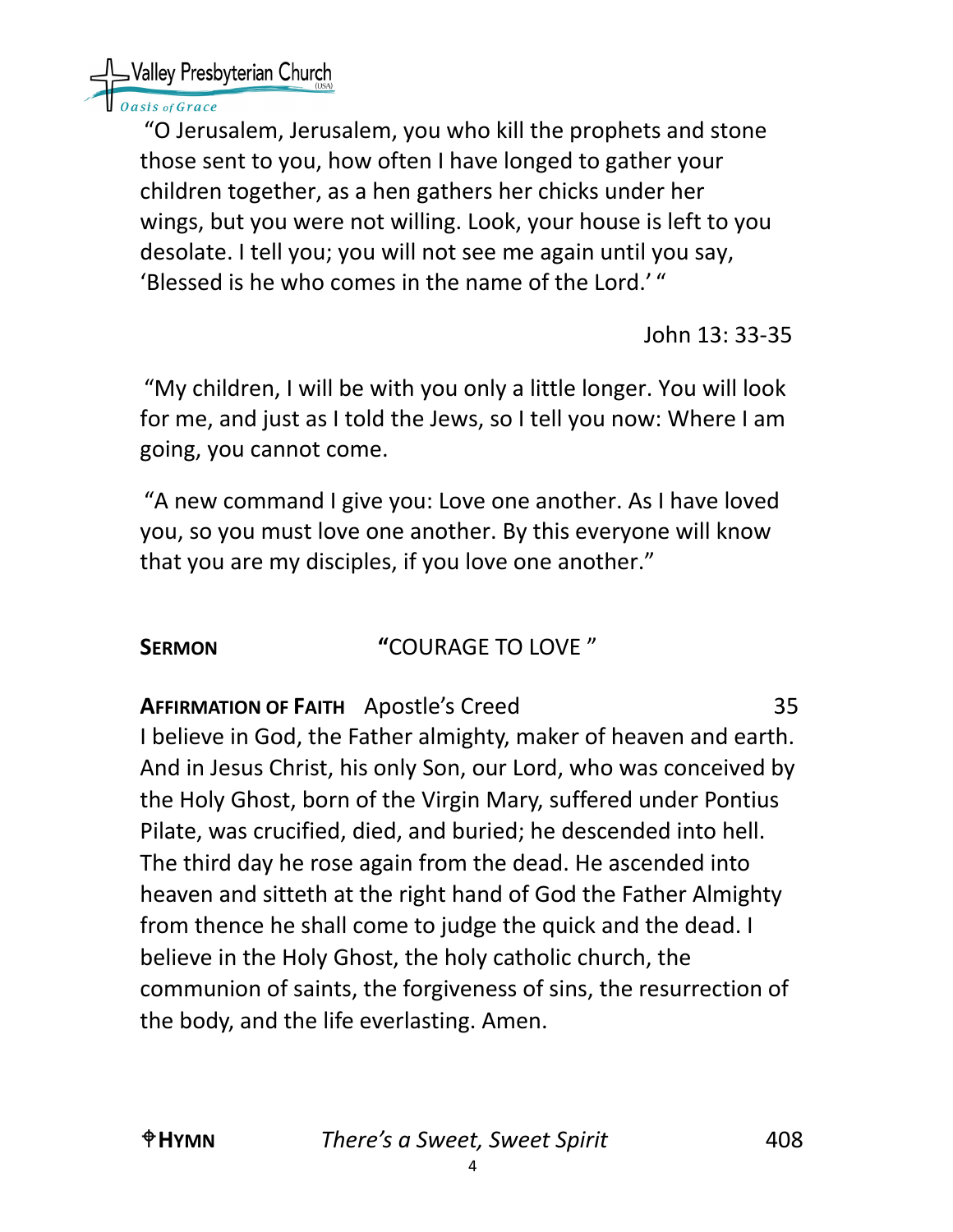

**CALL FOR OFFERING**

| <b>OFFERTORY</b>                                        |                                                                                                                                                                        | <b>Waldesruhe (Silent Woods)</b>                                         | <b>D</b> vořák |
|---------------------------------------------------------|------------------------------------------------------------------------------------------------------------------------------------------------------------------------|--------------------------------------------------------------------------|----------------|
|                                                         |                                                                                                                                                                        | Robert Marshall, Cello                                                   |                |
| Fellowship Register.                                    |                                                                                                                                                                        | *If you haven't already done so, please print your name in the           |                |
| <b><i><u>ODOXOLOGY</u></i></b>                          | Praise God, from whom all blessings flow;<br>Praise Him, all creatures here below;<br>Praise Him above, ye heavenly host;<br>Praise Father, Son, and Holy Ghost. Amen. |                                                                          | 606            |
| <b><i><u>OPRAYER OF DEDICATION</u></i></b>              |                                                                                                                                                                        |                                                                          |                |
| <b>OHYMN</b>                                            |                                                                                                                                                                        | To God Be the Glory                                                      | 634            |
| <sup><math>\bigcirc</math></sup> CHARGE AND BENEDICTION |                                                                                                                                                                        |                                                                          |                |
|                                                         |                                                                                                                                                                        | <sup><math>\dagger</math></sup> CONGREGATIONAL RESPONSE No End There Is! |                |
| No end there is!<br>We depart in peace.                 | He loves beyond our uttermost:<br>In every room in our father's house<br>Christ will be there, as Lord and Host.                                                       |                                                                          |                |

**POSTLUDE** *Agnus Dei* J. Walther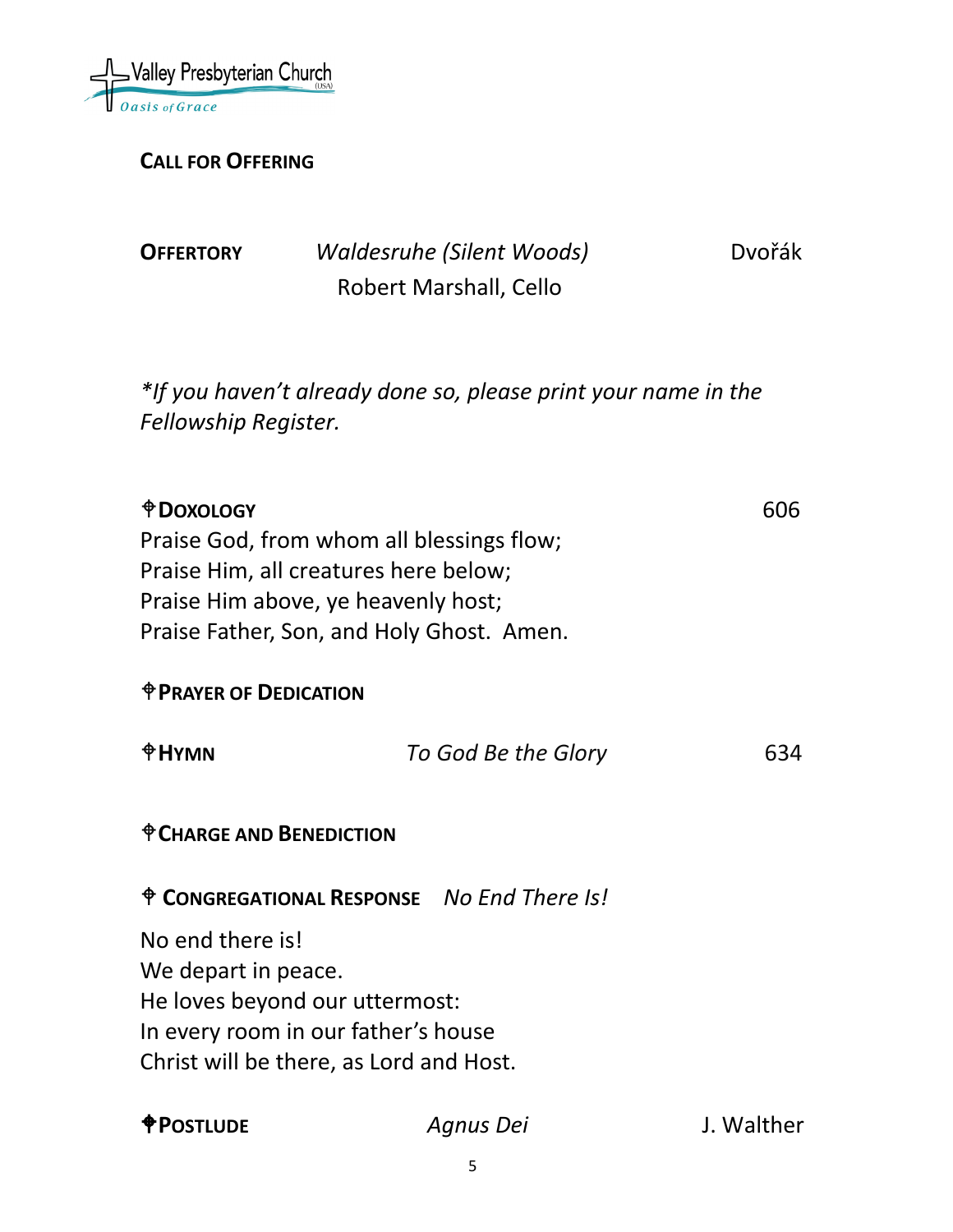# **All those who are able, please stand All Worship Services are available for replay on our website:**

[www.valleypres.net](http://www.valleypres.net/)

**FLOWERS FOR THE SANCTUARY ARE PROVIDED BY:** Geneva Halliday, in honor of the Amigos.

 **PLEASE REMEMBER THOSE HOSPITALIZED OR IN REHABILITATION:** Lance Barker.

The rose on the Baptismal font is for Jane Selbie. Jane passed March 29, 2022

**WELCOME** to all who enter this place. Drink deeply of the living waters of God's grace as we worship together in spirit.

**VISITORS:** Consider yourself at home while you are here! Please pick up a Visitor's Information Packet, if you would like more information about our church, visit us at valleypres.net where you can sign up for our daily email blasts and monthly newsletter. Children are invited to worship in the sanctuary then attend Sunday School after Children's Time.

| VPC Financial - Attendance / On-Line Viewing Metrics                                              |        |                                       |       |  |  |  |
|---------------------------------------------------------------------------------------------------|--------|---------------------------------------|-------|--|--|--|
| Monthly Giving Support Contributions                                                              |        | <b>Weekly Attendance / Viewing</b>    |       |  |  |  |
| February-2022                                                                                     |        | Through Week #13 (3/27/22)            |       |  |  |  |
| <b>Monthly Giving Support</b>                                                                     |        | 68702 Weekly Attendance Sanctuary     | 310   |  |  |  |
| <b>Monthly Giving Budget</b>                                                                      |        | 85878 * YTD 2022 Attendance Sanctuary | 3,606 |  |  |  |
| *YTD Giving Support                                                                               |        | 162944 ** Weekly Viewing On-Line      | 149   |  |  |  |
| *YTD Giving Budget                                                                                | 185481 | ** YTD 2022 Viewing On-Line           | 2,509 |  |  |  |
|                                                                                                   |        | * YTD 2022 Attendance / On-Line       | 6,115 |  |  |  |
|                                                                                                   |        | * YTD 2021 Attendance Sanctuary       | 1,424 |  |  |  |
| ** Number of on-line devices tuned into Sunday service<br>* YTD = Year to Date                    |        |                                       |       |  |  |  |
| D. Brooks - VPC treasurer - dxb38@cox.net - 520-399-3959<br>2022 Per Capita is \$41.50 per member |        |                                       |       |  |  |  |

We are glad you have joined us today.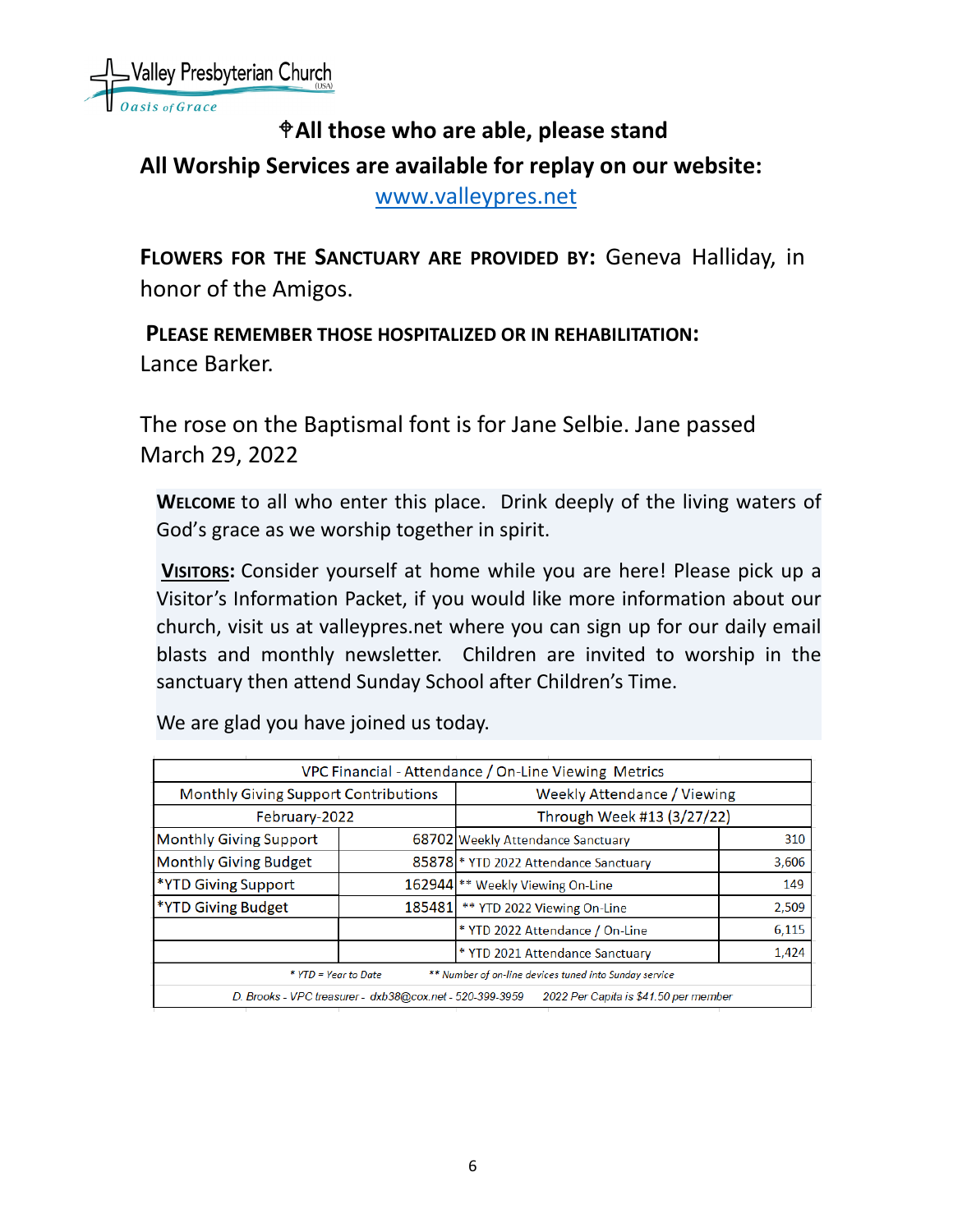Valley Presbyterian Church

sis of Grace

## **UKRAINIAN REFUGEE RELIEF**

Those wishing to make an additional offering to support Ukrainian Refugee Relief can simply write that in the memo line of checks made out to the church, or with a notation on your giving envelope.

# **LENTEN TAIZÉ WORSHIP SERVICE, THURSDAYS AT 5:00 PM.**

Spend time in meditation and song during the Lenten Taizé service, at 5:00 p.m. in the Spiritual Life Center.

# **SNACK BAGS FOR THE HOMELESS:**

The Mission Committee will be sponsoring Snack Bags for the Homeless during Lent. We will be collecting 13 different items to fill each bag. Check out the flyer located on the Welcome Centers and visit us after worship in the Fellowship Hall.

# **MUSIC IN THE VALLEY CONCERT SERIES PRESENTS:**

Today at 3:00 P.M. The Tucson Boys Chorus. Director Dr. Julian Ackerley, Accompanist Elena Miraztchiyska and the Boys Chorus consist of Five Groups of singers in first grade through college. Tickets are \$20.00.

# **24-HOUR EASTER WATCH PRAYER VIGIL:**

7:00 P.M. Good Friday (April 15) through 7:00 P.M. Holy Saturday (April 16) Holy Saturday is a silent day. Let us pray 24 hours for our world in this uncertain time. You can sign up for a half hour time slot by going to our website (valleypres.net). Look for the brown button at the bottom of the home page. Or, you can contact me (Pastor Diane) directly (520-625-5023; [pastordiane@valleypres.net\)](mailto:pastordiane@valleypres.net).